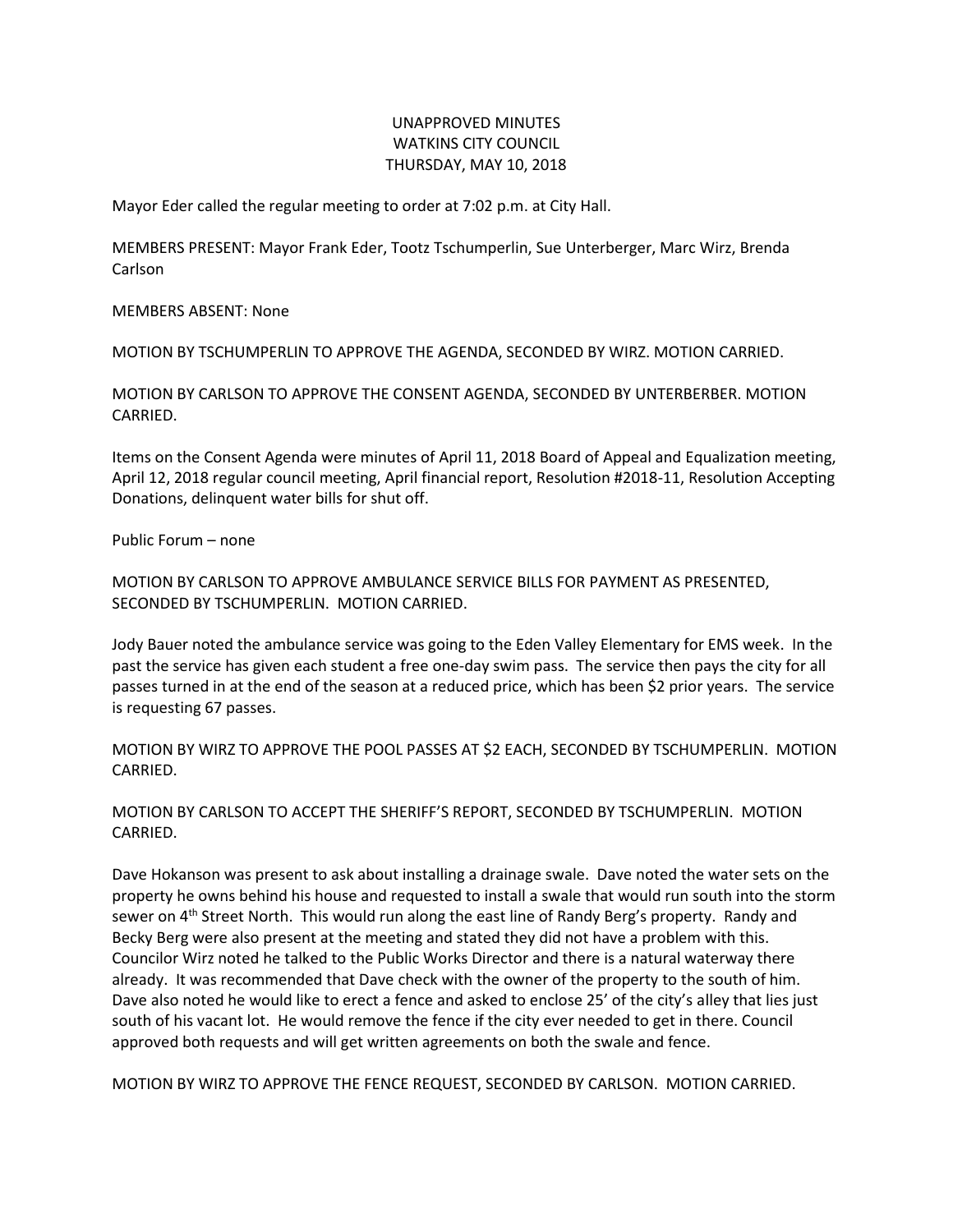MOTION BY CARLSON TO APPROVE THE ADJUSTMENT TO THE SWALE AS DESCRIBED WITH BERG, HOKANSON AND LINDBERG SIGNING OFF ON A STATEMENT, SECONDED BY TSCHUMPERLIN. MOTION CARRIED.

Council reviewed a letter from Meeker County Sheriff's Office regarding alcohol compliance check failures. Last summer the Red Goat Bar and Grill, Gordies Bar and Watkins Liquor Warehouse failed compliance checks. The City's Liquor Ordinance does provide for penalties for violation of MN Statute Chapter 340A. For the first violation within any 3-year period, the license shall be suspended for at least one-day in addition to any criminal or civil penalties which may be imposed. Per the Ordinance, an administrative penalty may be imposed in addition to or in lieu of any suspension. For the first violation within any 3-year period the civil penalty is \$500. The three establishments have been contacted to attend the June  $14<sup>th</sup>$  council meeting. A hearing will be held during the meeting to allow anyone who would like to speak an opportunity. Council would then decide what action to take. Sheriff Cruze recommended the city impose responsible beverage server training requirements on the licensees that failed the check along with requiring them to establish an age verification policy for their employees and provide a copy to the City and Sheriff's Office.

MOTION BY TSCHUMERLIN TO APPROVE ON-SALE, OFF-SALE AND SUNDAY LIQUOR LICENSES TO BUD'S BAR, GORDIES BAR AND RED GOAT BAR & GRILL; CLUB ON-SALE AND SUNDAY LIQUOR LICENSES TO WATKINS LEGION CLUB ROOM; OFF-SALE LIQUOR LICENSE TO WATKINS LIQUOR WAREHOUSE; 3.2 ON-SALE, WINE ON-SALE, SUNDAY ON-SALE AND STRONG BEER LIQUOR LICENSES TO KEEKS, SECONDED BY WIRZ. MOTION CARRIED.

Council reviewed the final version of the agricultural lease with Steven Landwehr. The right of first refusal language was modified to what the city and tenant agreed to as follows: RIGHT OF FIRST REFUSAL. Landlord grants to Tenant a right of first refusal to extend this Lease after the expiration of the lease term. In the event that Landlord receives an offer to rent the property described herein from any other party, Landlord shall provide the terms of such offer to Tenant in writing and Tenant shall have thirty (30) days to notify Landlord of its intent to exercise its right of first refusal and rent under terms identical to the offer. If no such offer is received, Tenant shall have the right to extend this Lease by written notice delivered to Landlord by March 1 of the then existing term, upon the terms and conditions of this Lease, except for the rental fee, which shall be subject to the agreement of the parties. Said Right given hereunder shall be for one (1), but only one (1), successive five (5)-year term.

The dates were changed to run on a calendar year. The term of the lease shall be January 1, 2018 to December 31, 2023.

## MOTION BY CARLSON TO APPROVE THE FINAL VERSION OF THE AGRICULTURAL LEASE WITH STEVEN LANDWEHR, SECONDED BY UNTERBERGER. MOTION CARRIED.

The city received a letter from IPS Solar about leasing land at the wastewater treatment site for a solar array. The request was for 8 acres. They would pay rent of \$1,000/acre/year. This would be the same area that the city just entered into a lease agreement on with Landwehr. The program requires the land to be in Xcel Energy's territory and there is a portion right along County Road 2 that is in Xcel's territory. Due to just entering into a lease with Landwehr, council agreed not to pursue the solar panel project.

Council reviewed two quotes for dispersing sediment at the primary wastewater pond. Aquatic Restoration Service would provide all equipment, labor and all necessary equipment to move the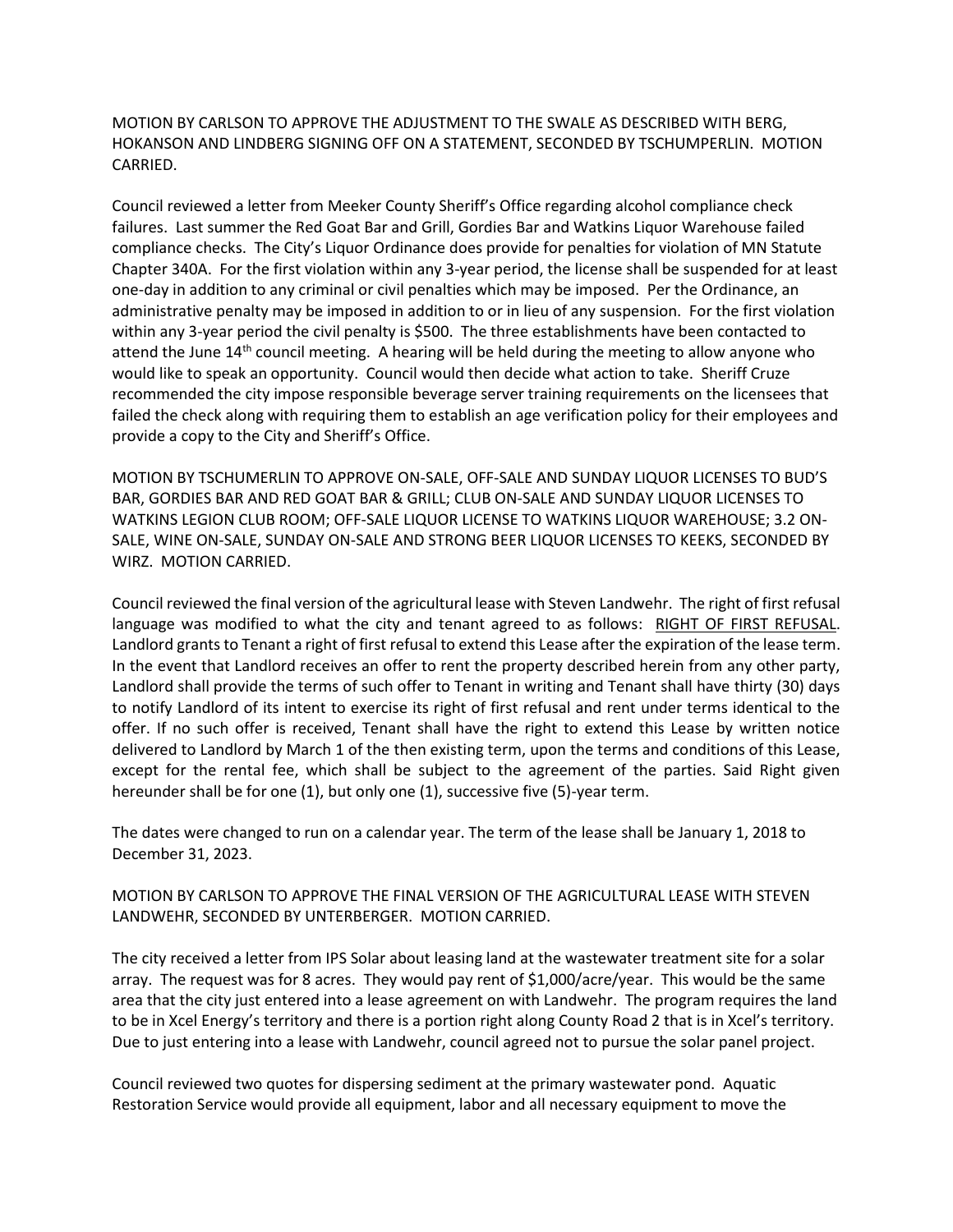sediment from the area around the inlet pipe at a cost of \$34,000. Fergus Power Pump quoted \$17,400; however, the city is to supply the crane for unloading and loading the dredge into the pond along with anchors to support the dredge. This work should be done in June when the water is still high enough in the pond. After discussion, council agreed to have Public Works Director Geislinger get a price on the crane for the Fergus Power Pump quote and go with the least expensive quote factoring in that cost.

MOTION BY UNTERBERGER TO AUTHORIZE PUBLIC WORKS DIRECTOR STEVE GEISLINGER TO CHECK PRICE OF CRANE AND GO WITH WHATEVER QUOTE IS CHEAPER, FACTORING IN THE COST OF THE CRANE, SECONDED BY TSCHUMPERLIN. MOTION CARRIED.

National Night Out update – The Lions Club was the only organization to respond to the request for volunteers to help. The event will be held at McCarthy Park, Tuesday, August 7th. Per a new law passed last year, cities are allowed to spend money on an event that the council determines will foster positive relationships between law enforcement and the community. The law also authorizes fundraising for these events if the council clearly gives that direction by resolution. Councilor Carlson read Resolution #2018-12, A Resolution Authorizing Solicitation of Contributions to Fund Events That Foster Positive Relationships Between Law Enforcement and the Community.

MOTION BY CARLSON TO ADOPT RESOLUTION 2018-12, A RESOLUTION AUTHORIZING SOLICITATION OF CONTRIBUTIONS TO FUND EVENTS THAT FOSTER POSITIVE RELATIONSHIPS BETWEEN LAW ENFORCEMENT AND THE COMMUNITY, SECONDED BY UNTERBERGER. MOTION CARRIED.

Carlson will update on National Night Out at the next meeting, after meeting with the Lions Club.

Council agreed to hold a city cleanup day Saturday, June 9<sup>th</sup> from 8 to 10 a.m. Details will be advertised in the paper and on the city website and a notice will be put on the marquee.

Watkins House update – Kramer noted that Northstar Behavioral Health has submitted a new conditional use permit application to operate a state licensed residential facility licensed and registered under MN Statute Chapter 144D at 341 4<sup>th</sup> Street North, however the proposed facility would be licensed under MN Statue 245G. The city's Zoning Ordinance does not allow for this. The city attorney is researching the matter.

Mini biff update – A regular unit, with damage waiver, is \$89.76 per billing period. An ADA compliant unit, with damage waiver, is \$179.52 per billing period. The damage waiver (a form of insurance for the city) is \$8 and \$16 per billing period, respectively. Wirz suggested an ADA unit at McCarthy Park since there is sidewalk there and a standard unit at VFW Park due to not having sidewalk there. The units are usually delivered in May and removed in the fall sometime, depending on weather.

## MOTION BY WIRZ TO INSTALL AN ADA COMPLIANT UNIT AT MCCARTHY PARK AND A STANDARD UNIT AT VFW PARK, SECONDED BY TSCHUMPERLIN. MOTION CARRIED.

Pool manager Ashlee Lundberg requested to use a square credit card reader at the pool. This would need to be plugged into a smartphone, IPAD or tablet. Ashlee stated it was free to get the square and she has an option where the first \$1,000 of use would not be charged a fee. This would be for in-bound use only to the city's account. Council approved. Ashlee noted there was some staff that is not returning, one of which is the assistant manager. Ashlee asked she could appoint a new assistant after the season starts. Council approved. Ashlee would also like to hold a lifeguard training course at the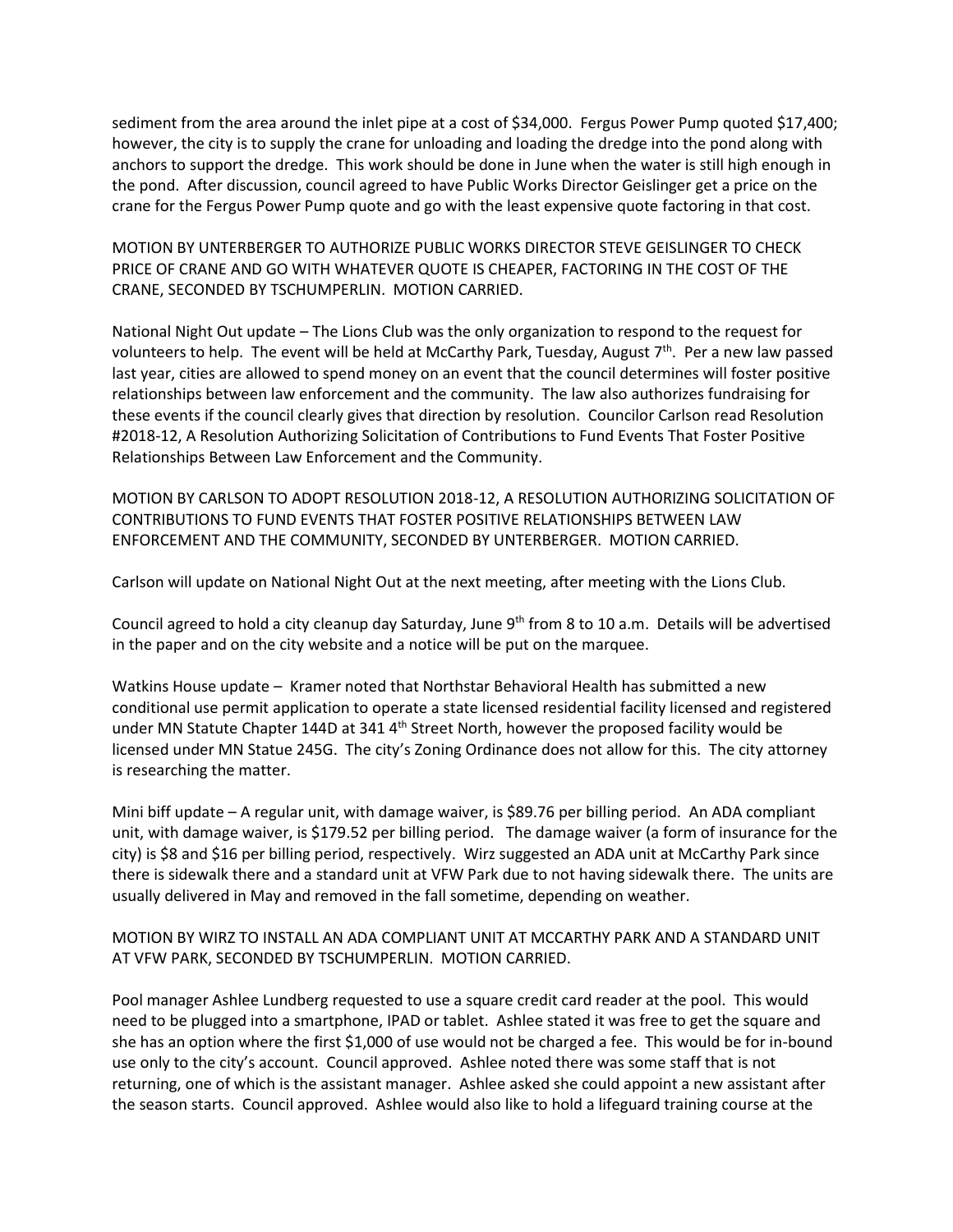pool. She has a contact that would instruct the class. The fee would be \$130 per person and there would have to be a minimum of 4 students. [The students would need to purchase a pocket mask and lifeguard training textbook through American Red Cross.] The class would run June 3<sup>rd</sup>-5<sup>th</sup>. There will be some conflicts with lessons starting up on the 4<sup>th</sup> but they can do classroom training during some of that time. The minimum age to take the course is 15 years. Council approved. Councilor Wirz will talk to the EV-W and Kimball School Districts about getting something in their daily bulletins to advertise the course. The students would pay for the course up front. If they are hired to work at the Watkins pool, the city would reimburse them over two seasons. There is also a need for water safety instructors. Ashlee will be checking into that.

Council approved to continue posting the unapproved minutes on the website.

Council did not approve getting a deposit before a pool can be filled.

There are concerns/complaints on occasion about the gas smell at Village Hall. The stove has ten (10) standing pilot lights and occasionally some of them go out. Council approved to get some prices on a new stove that would have electronic ignition.

The Programmable Logistics Control (PLC) at the wastewater treatment site needs to be replaced. It is no longer working and it is obsolete and no longer supported. This is needed to run the pumps at the site. The quote for replacement with a current model is \$4,460 for equipment and installation.

## MOTION BY CARLSON TO APPROVE THE PLC REPLACEMENT AT A COST OF \$4,460, SECONDED BY TSCHUMPERLIN. MOTION CARRIED.

The ordinance on motorized golf carts was reviewed. The current ordinance requires a physical disability to get a permit. Councilor Unterberger felt that requirement should be removed from the ordinance. Kramer noted that per state law, ATV's and utility task vehicles can be approved to operate within the city but are to be permitted as well. The current ordinance regulating ATV use does not require a permit. Council advised to draft an amended ordinance regulating golf carts and remove the requirement to be physically disabled, remove the reference to "operator" in Section D2, the reference to an "individual" in Section E1 and to change the language in Section F to that of the League's model ordinance regarding revocation of permit. The amended draft will be reviewed at the June meeting.

Kramer noted three (3) new drain covers had to be purchased for the pool at a cost \$1,100 per cover.

The property at 640 Meeker Avenue North has a pending sale and during the title work it was discovered there is a platted city utility easement and the house is encroaching on it. Kramer noted she has involved the city attorney for his opinion on how the city should handle this. There is a closing scheduled for May 18<sup>th</sup>. Kramer noted if a special meeting is called next week to meet with Clear Lake Subordinate Service District to discuss the sewer rate increase that this issue should be included in the purpose of the meeting.

Council agreed to call for a special meeting to meet with the Clear Lake Subordinate Service District to discuss the sewer rate increase that was approved in April and to address the easement issue.

MOTION BY CARLSON TO CALL FOR A SPECIAL MEETING TO BE HELD WEDNESDAY, MAY 16, 2018 AT 7:15 P.M. AT CITY HALL, SECONDED BY UNTERBERGER. MOTION CARRIED.